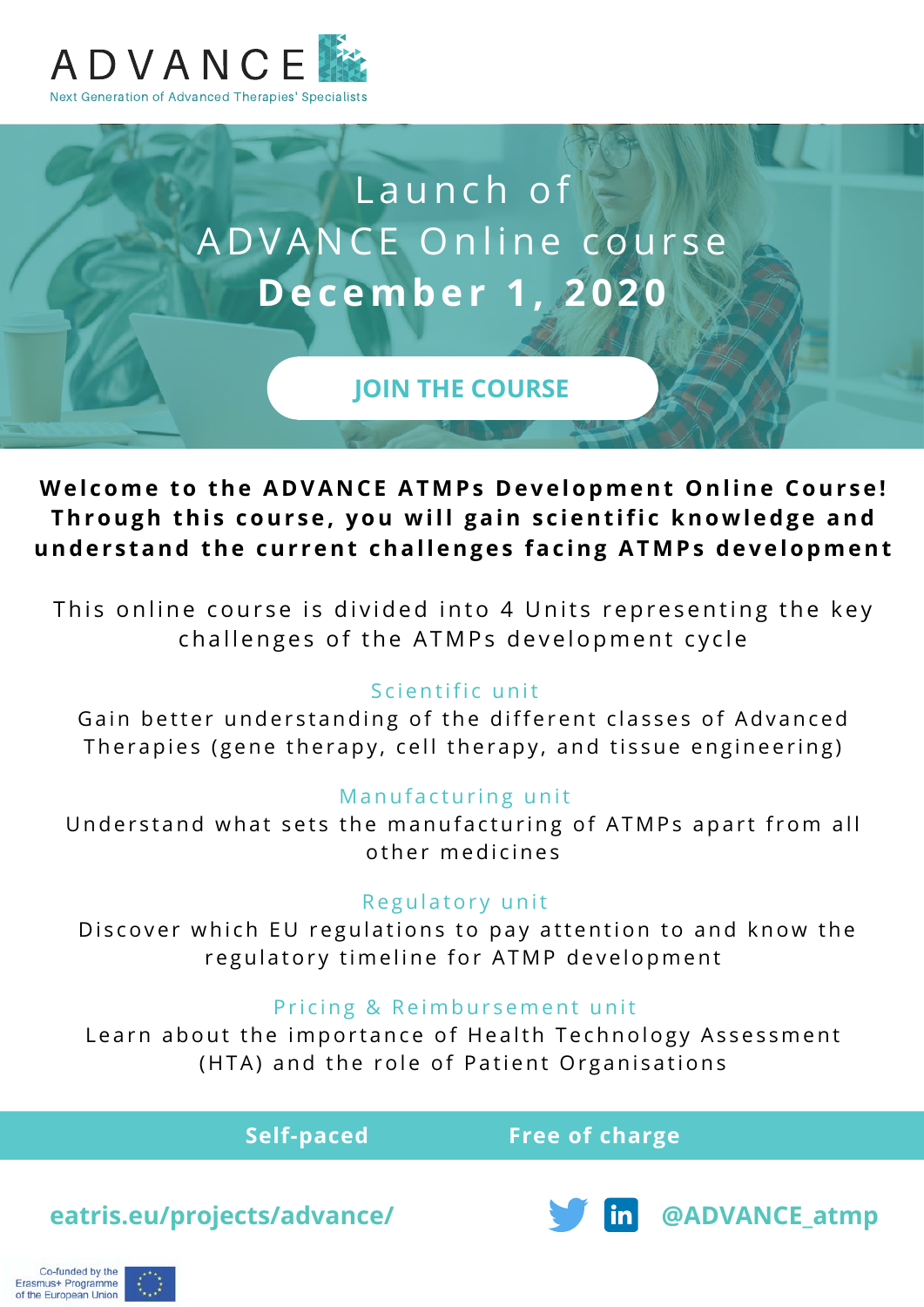

## **A D V A N C E O n l i n e c o u r s e**

#### The course consists of 4 Units corresponding to the 4 key challenges in ATMP Development

#### **Unit 1: Scientific**

The Scientific unit will explain the different classes of Advanced Therapies, through examples of gene therapy, cell therapy, and tissue engineering. The scientific unit is divided into 5 expert presentations that discuss cell therapies such as DCs and MSCs, and gene modified cell therapies such as CAR-Ts. It will also tackles the areas of **gene therapy** approaches, vector biology and the cutting-edge technology behind **gene editing** such as CRISPR-CAS which won the most recent Nobel prize for chemistry. The development of cell and gene therapy products will also be addressed together with the importance of **innovative** preclinical models, multimodal imaging techniques, organoids and 3-**D cell models** all which are important enabling technologies and tools to ascertain the potential therapeutic benefits of an ATMP in development and ensuring the safety of these products. Finally, this unit will tell the story of the first market approved stem cell product in Europe for a regenerative medicine for vision loss. This section will describe the development steps of an advanced therapy from research to commercialization. This will be an opportunity to better understand the core scientific approaches of advanced therapies and how they can be used to treat diseases or injuries, such as skin in burns victims, Alzheimer's, and cancer or muscular dystrophy, and can have huge potential for the future of medicine and our patients.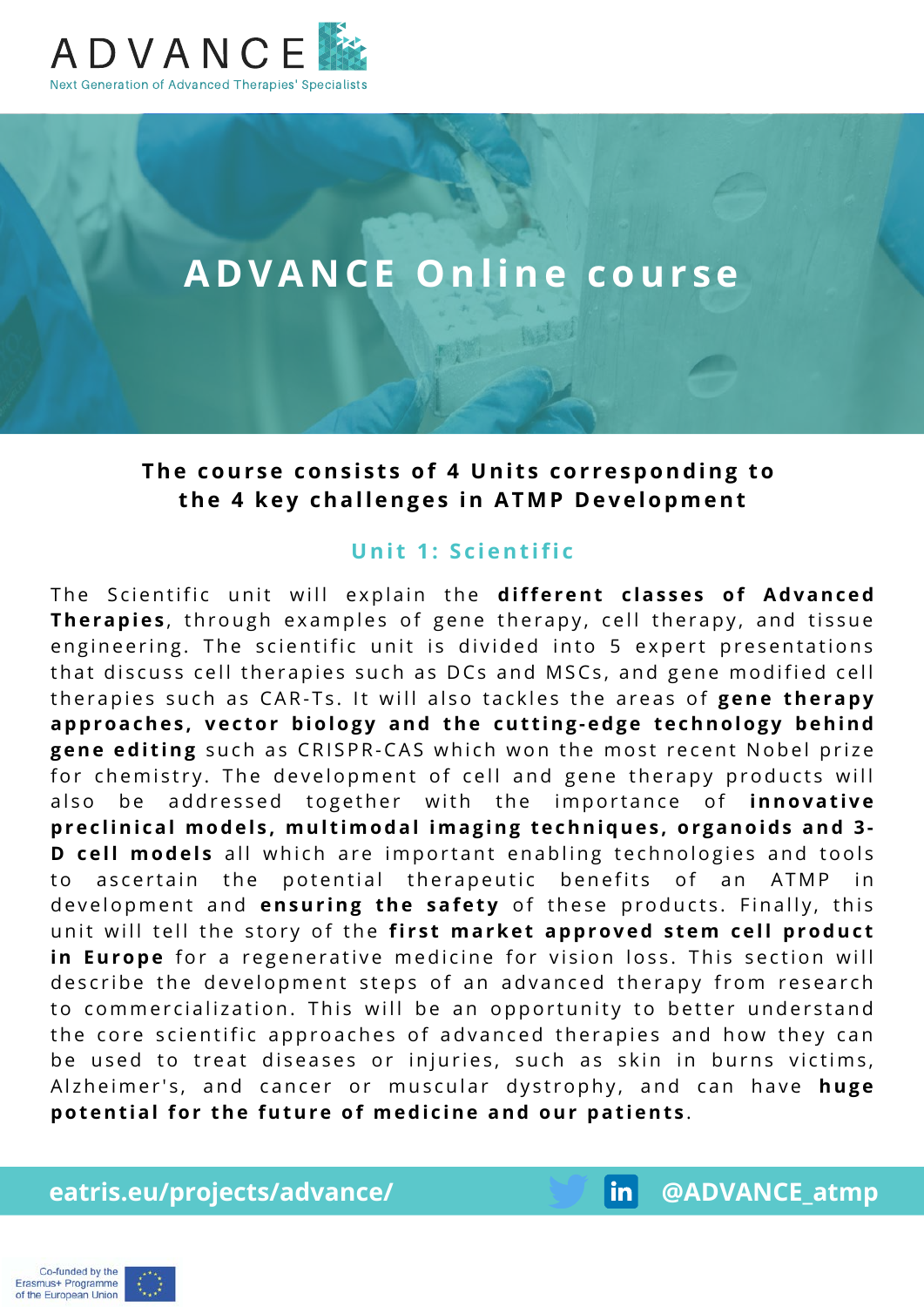



### The course consists of 4 Units corresponding to the 4 key challenges in ATMP Development

#### **Unit 2: Manufacturing**

The Cutting-edge science described in the previous unit is only the start of the journey of an ATMP to the patients that really need them. For a therapy to be **available at the clinic** it must be manufactured to scale ensuring safety and potency are maintained. Innovative manufacturing requirements are necessary to **overcome the many technical** difficulties (e.g. product characterisation, biological safety, quality assurance, process scale) related to Good Manufacturing Practice or simply termed, GMP. The Manufacturing and Quality Control unit, will gives an overview of what goes into manufacturing autologous and allogenic cell therapies, what types of environments are needed, how scale-up works, and really understand what sets the manufacturing of A T M P s a part from all other medicines - the **challenges are unique!** This unit will also discuss the important field of IPSCs and how quality and standards in their manufacturing is key to their realization as an **effective therapeutic**. As most ATMPs are first manufactured in culture dishes at the start of their development journey, this unit aims to provide a greater understanding of the many challenges on the road to making a new ATMP available to all that need it through continuing advances in manufacturing, while following the **strict guidelines** set in place to ensure the safety of the patients that use these products

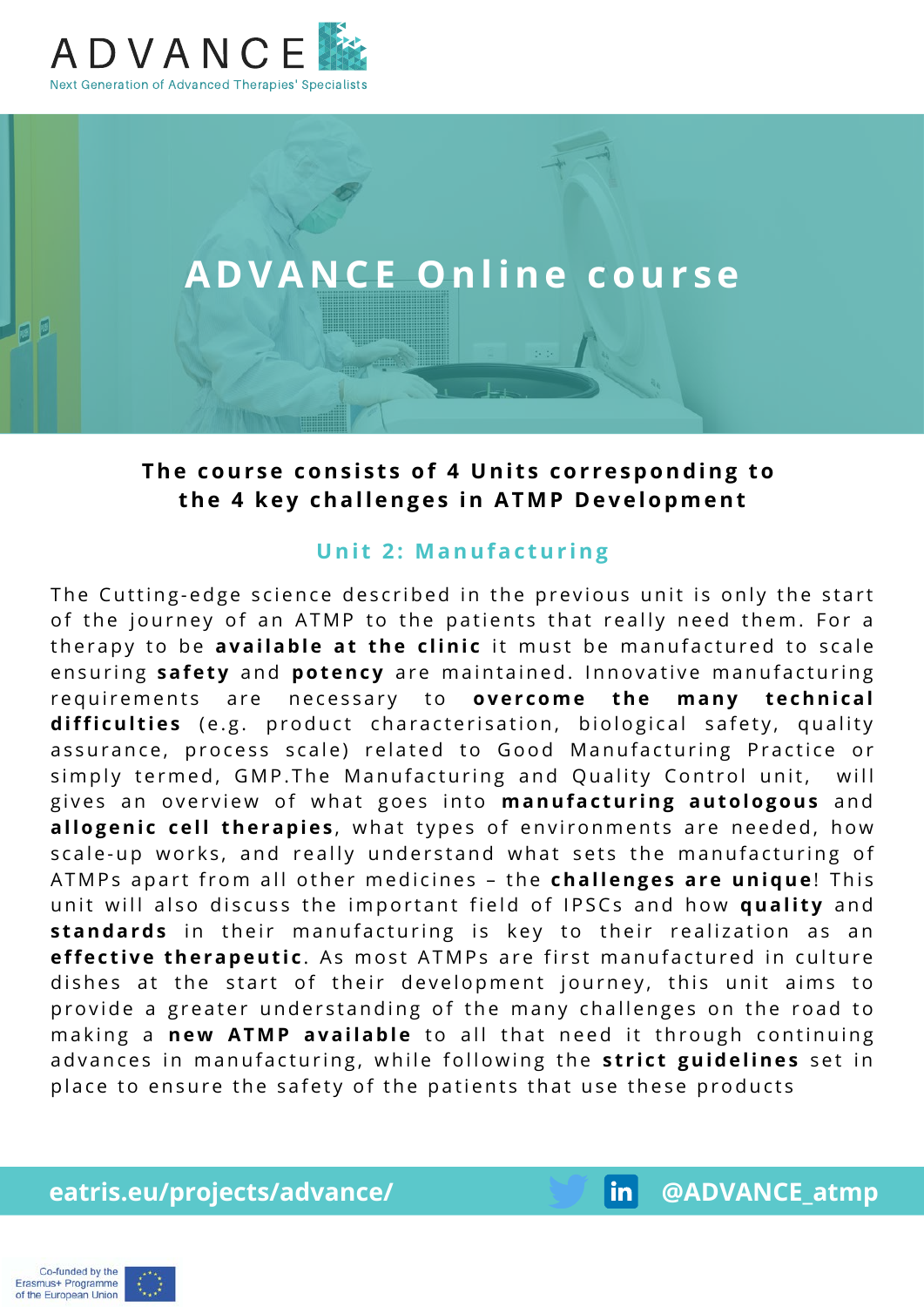

ाना

## **ADVANCE Online cour**

## The course consists of 4 Units corresponding to the 4 key challenges in ATMP Development

#### **Unit 3: Regulatory**

Typically, academics are unaware of the need to develop a regulatory **strategy** from the start of the development pathway. The **European Medicines Agency** offers it expertise and guidance in the regulatory unit to explain all the legislation that applies to ATMPs. Did you know that some ATMPs are GMOs and that an ERA is an integral part of the MAA? Want to know what all of these acronyms stand for? Dive into the regulatory unit and get the confidence of knowing which EU regulations to pay attention to and know the regulatory timeline for ATMP development. The EMA will walk you through the EU's Regulation on advanced therapies which is designed to ensure the free movement of advanced therapy products within Europe, to **facilitate access** to the EU market, and to **foster the competitiveness** of European companies in the field, while guaranteeing the **highest level of health protection for p a t i e n t s .**